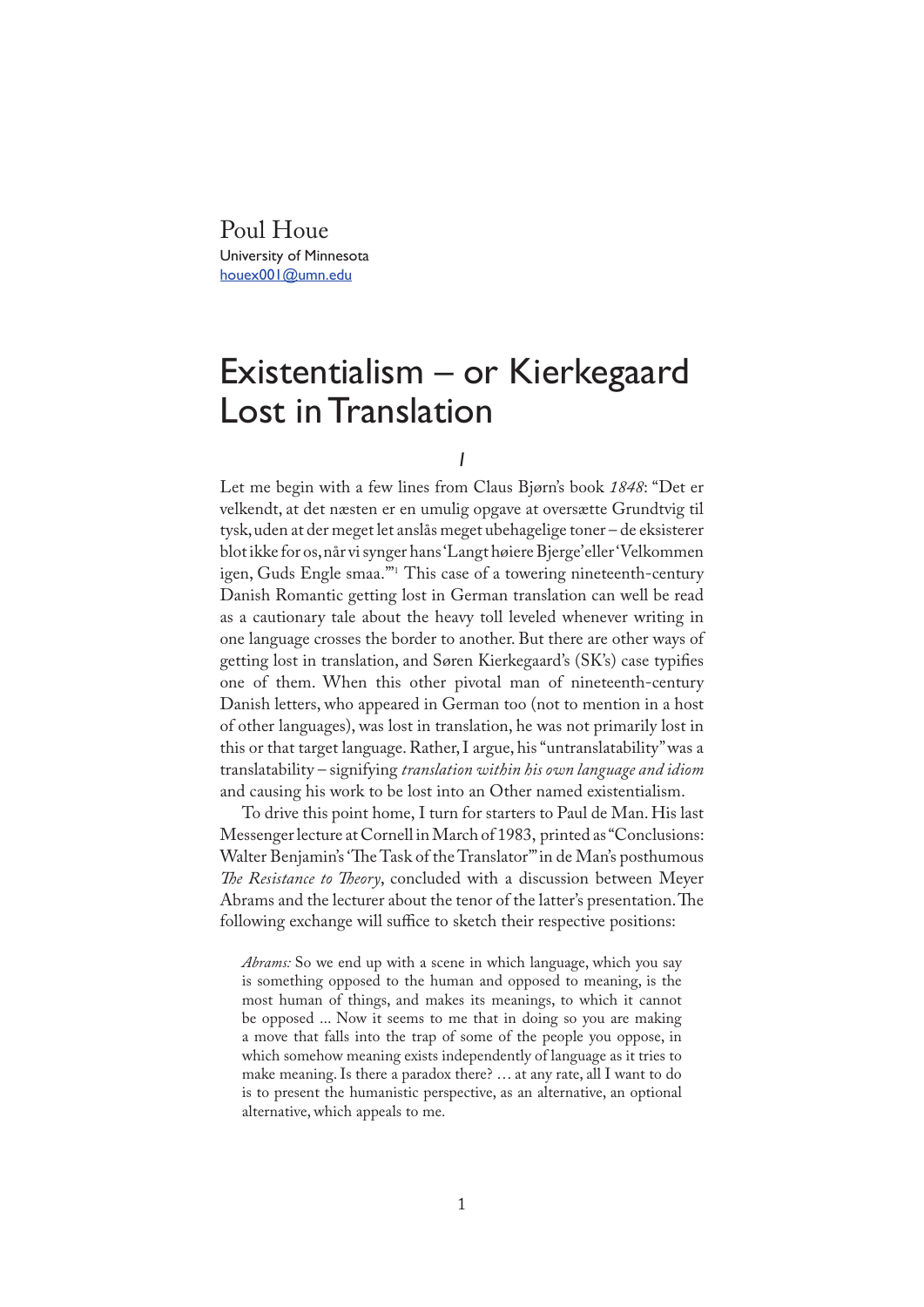*De Man*: Well, it appeals to me also, greatly ... There is no question that language means, …[but] Benjamin is not talking of the ordinary use of language. […] He's speaking of the very peculiar, unusual, and uncommon element in language called translation: something that language allows one to do, which is translation within language. Translation, which presupposes meaning, and which presupposes a circulation of meaning  $\dots$  There is a difficulty inherent in translation.  $\dots$ Let's transpose it within the historical scheme which you bring up: the notion of the definition of man by his language. Man is the animal that speaks, the speaking animal. That is the historical topos which comes back … and that is to some extent Benjamin's concern here—'at the beginning was the word.' Language is not human, it is God-given: it is the logos, as that which God gives to man. Not specifically to man, but God gives, as such. … Philosophy originates in this difficulty about the nature of language ... which is a difficulty about the definition of the human ...<sup>2</sup>

Moreover, on Benjamin's view, "the poet has some relationship to meaning, to a statement that is not purely within the realm of language," whereas "translation is a relation from language to language, not a relation to an extralinguistic meaning."<sup>3</sup> Altogether, de Man's Benjamin treats us to a series of paradoxes: a notion of translation within language which is in defiance of meaning but whose external Other trades in meaning; a God-given logos devoid of human development, which has both human changes and growth as its historical implications; translations, which instead of resembling the original, offer the perspectives from which to understand the original;<sup>4</sup> translations that are transfers and mean metaphors, yet are not metaphors of the original, or metaphors at all;<sup>5</sup> and translational activities like critical philosophy, literary theory, history, which are all dissimilar to that from which they are derived. "They disarticulate, they undo the original, they reveal that the original was always already disarticulated," as de Man puts it.<sup>6</sup> Hence, translation is the site of articulation *and* disarticulation of meaning; of my expatriation from my own language as I enter the process of engaging it;<sup>7</sup> and of philosophy as humanistic existence comes to the fore as an irresoluble and inescapable problem.

Key to the paradoxical complex is "growth," as Derrida explains in *his* take on Benjamin: "says Benjamin, the translator must neither reproduce, represent, nor copy the original, not even, essentially, care about *communicating* the meaning of the original. Translation has nothing to do with reception or communication or information. … the translator must assure the survival, *which is to say the growth*, of the original. Translation augments and modifies the original, which, insofar as it is living on, never ceases to be transformed and grow."<sup>8</sup> An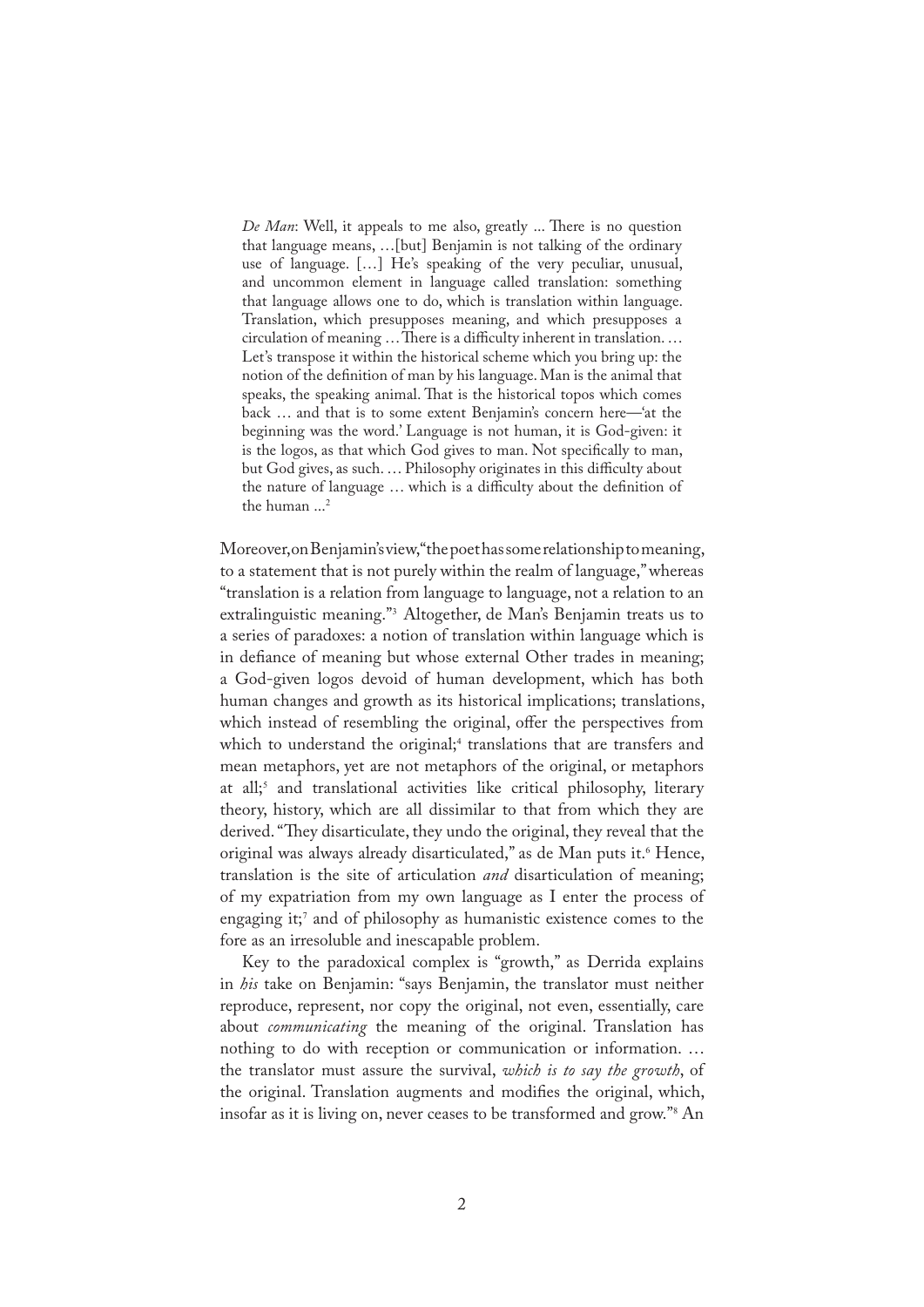original that grows in the hands of its translator may be called *found* in translation. Conversely, an original *lost* in translation is one whose growth is stunted in the process, as it happens to SK in the hands of leading existentialists. Mary Rose, in her preface to a SK volume by David Swenson, SK's first American scholarly critic and translator, seizes upon "the willingness to follow Sartre in defining existentialism in terms of rejection of essentialism, even though SK is at pains to elucidate the existential import of Christian essentialism – that is, of the import in Christian spirituality of the 'universally human,' as Swenson puts it. In fact, the irreducible differences between atheistic existentialism and that of SK are particularly clear in respect to their views on essentialism."<sup>9</sup> While the merit of Rose's critique may be debatable, her point is clear: existentialism à la Sartre obtains its distinction by aborting essentialism, allegedly an essential feature of SK's work; SK is lost in Sartre's translation. I turn now to a probing of the nature and implications of this transaction.

## *II*

Steven Earnshaw, in his recent *Existentialism: A Guide for the Perplexed*, addresses the Sartrean departure from SK in slightly different terms: "… it can certainly be argued, especially in the Sartrean line of thought, that 'to exist' is 'to act,' is to be engaged in a manner with the world and others and is therefore not like SK's view of existence as a deepening inwardness which has the result of removing the individual from the public realm."<sup>10</sup> Inwardness is here in concert with the essential in SK, which Sartrean existentialists transmute into outward action in the public and worldly arena. Earnshaw later compares *Fear and Trembling*'s "leap of faith" toward God with atheist existentialism's self-overcoming superman or Nietzschean overman.<sup>11</sup> Both venues privilege subjective truth and indirect communication – in Sartre's case: "mutual guarantees of freedom" between writer and reader<sup>12</sup> – over "a wholly logical discourse" with all its existence-adverse abstraction,<sup>13</sup> and both are said to foreclose foreclosure of existential possibilities. Yet what they rather share are "the difficulties of 'translation' … foregrounded … in *Fear and Trembling*."<sup>14</sup> Earnshaw concludes his chapter on SK thus: "The incompatibility of an idea which claims truth as an incommunicable subjectivity, but which must be expressed through language and the preexisting categories that language embodies, is one that can be borne in mind when looking at those thinkers after SK."<sup>15</sup> Those thinkers being the existentialists.

As for this translational bridge between the older thinker and his successors, Earnshaw's formulations may remind us of Barbara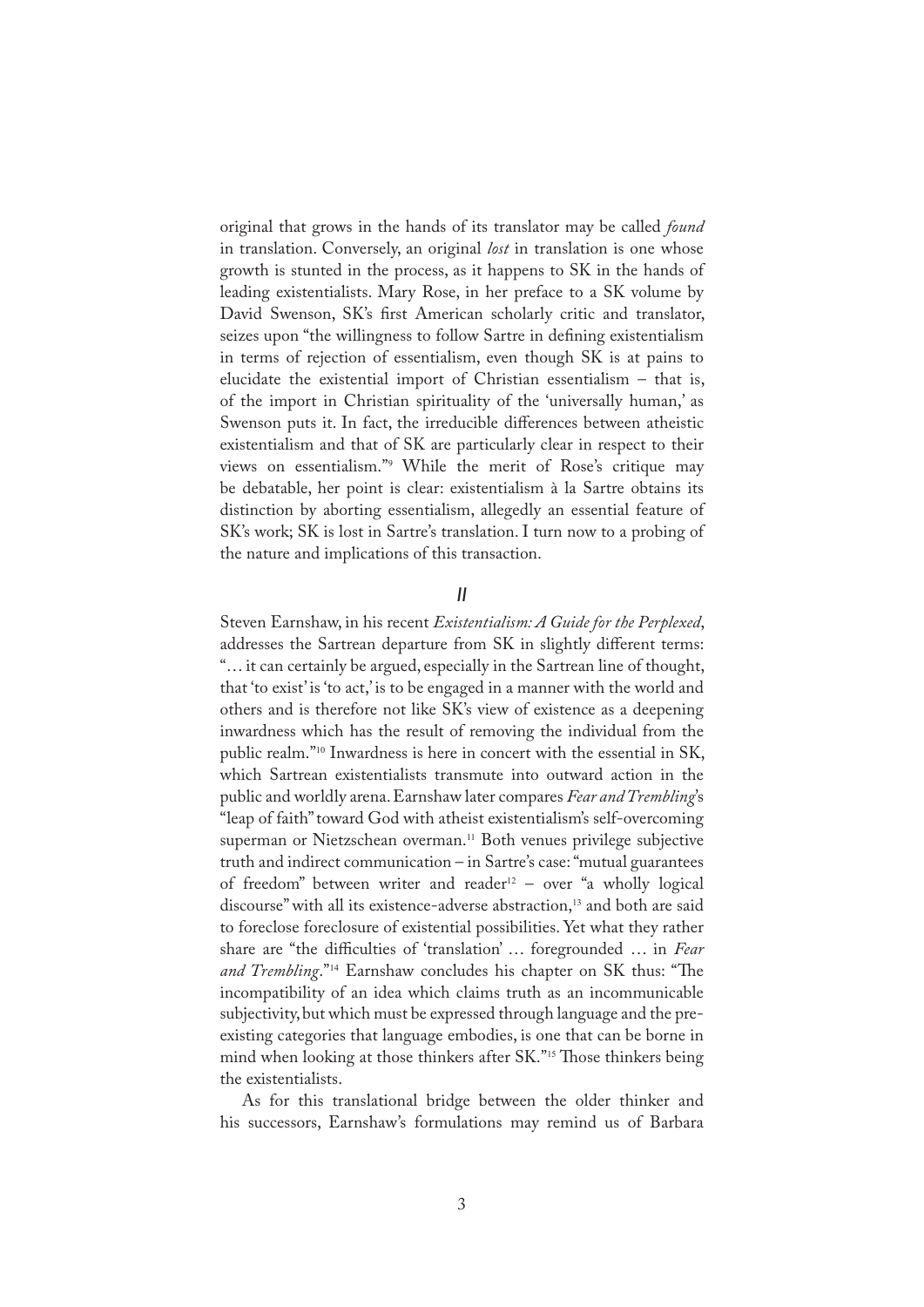Johnson's claim that "it is quite often by finding the pressure points previously lost in translation that Derrida rearticulates philosophy with itself."<sup>16</sup> In other words:

Translation is a bridge that creates out of itself the two fields of battle it separates ... The bridge of translation, which paradoxically releases within each text the subversive forces of its own foreignness, thus reinscribes those forces in the tensile strength of a new neighborhood of otherness. Yet all travelers on that bridge are answering a summons that repulses them at every step … 'You who are crossing over this bridge, don't get to the other side.'<sup>17</sup>

For it's on the other side you'll, once again, get lost in translation! We might also, with Charles Guignon, in his *On Being Authentic* (2004), call it trapped in inauthenticity: "When we try to unpack the language of existentialism, it begins to sound more like an exercise in futility than a path to achieving a meaningful and fulfilling life."<sup>18</sup>

In fact, it is SK lost in translation. In *Either/Or, Part II*, Judge William puts it well:

By now you have easily seen that in this life the ethical individual goes through the stages we previously set forth as separate stages. He is going to develop in his life the personal, the civic, the religious virtues, and his life advances through *his continually translating himself* from one stage to another. As soon as a person thinks that one of these stages is adequate and that he dares to concentrate on it one-sidedly, he has not chosen himself ethically but has failed to see the significance of either isolation or continuity and above all has not grasped that the truth lies in the identity of these two.<sup>19</sup>

What de Man on behalf of Benjamin deemed the necessity of "translation within language", SK's Judge in no uncertain terms translates into the very conditions of possibility for existential authenticity. The problem with the Judge's pronouncement, as intimated by Thomas Flynn, is that its vision of a "continual translation" between the stages – or spheres – of existence "implies either a Hegelian 'synthesis' … or an 'overlap' … In either case, the guiding theme of individuating 'choice' is seriously compromised".<sup>20</sup> As an antidote for the translational dexterity envisioned by the Judge, we are well advised to heed Barbara Johnson's admonition that we look for "the pressure points previously lost in translation" and remember the importance of crossing the bridge of translation while avoiding getting to the other side! And so, when Flynn claims that "SK's 'truth' as subjectivity is the forerunner to what Sartre will call 'commitment' (*l'engagement*) in the next century,"<sup>21</sup>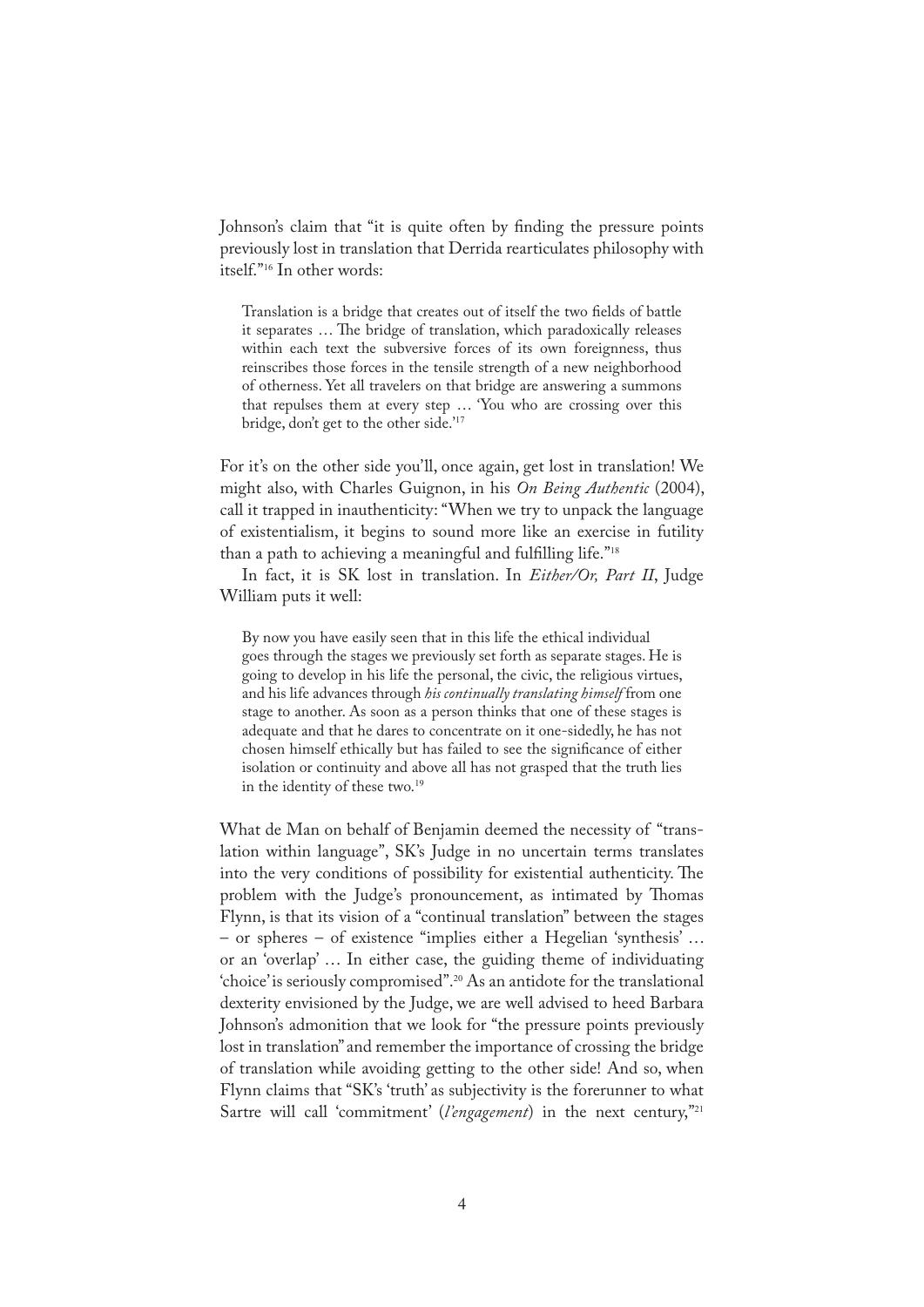the connectivity implied by "forerunner" is not a smoothe transition/ translation. Even if existential selfhood in SK is understood socially, its essentialist imprint – "The Judge is articulating the general existentialist thesis that choice is self-constituting and liberating," as Flynn puts it<sup>22</sup> – is lost in Sartre's translation into "l'engagement." And even if we were to grant, in Flynn's words, that "Sartre also echoes SK's relation of choice to self-constitution when he adds that, for human reality, to be is to choose oneself,"<sup>23</sup> it's beyond discussion that once "SK's relation" has made the leap beyond ethical bounds, its echo is as lost in Sartre's translation as the "commitment" of this French existentialist is confined to the ethical sphere.

A different restriction applies to SK's translation into Heidegger's idiom. Patricia Huntington writes about Heidegger's reading of SK that

by ontologizing SK's existential categories, Heidegger depletes the latter's thought of its ethical import, central to the focus on personal edification. For this reason, I believe *Being and Time* constitutes not a development and extension of SK's thought but rather a significant *transmutation*. … Heidegger's embroilment in decisionism emerges from collapsing SK's sharp distinction between ethical inwardness (sincerity of motives) and morality (justification of a course of action).<sup>24</sup>

Later she adds that "… [Heidegger] abandons rather than in-corporates the Kierkegaardian quest for personal edification. Without the stages of interior growth in critical awareness, Heideggerian authenticity becomes limited to an abstract, *cognitive* achievement as opposed to *attitudinal* transformation,"<sup>25</sup> to which in turn she yokes an explanatory note: "Heidegger's method of *Wiederholung* splits away from SK's concept of repetition, since the latter delivers me to the life of inwardness."<sup>26</sup>

While Heidegger indeed "splits away" from the cardinal Kierkegaardian category of "repetition," it is especially worth noting how the absence of "growth," ever since we extracted the term from de Man's disquisition on Benjamin, has *repeated* itself as a sure indication of the manner in which existentialist thinking emerges as the bird Phoenix from the thinking of SK lost in translation. This connection between lost and found in translation even extends beyond existentialist readings of SK. My final comments are devoted to this extension.

## *III*

In an essay about "Communicative Freedom and Negative Theology," Habermas picks up where Heidegger left off. His English translators comment: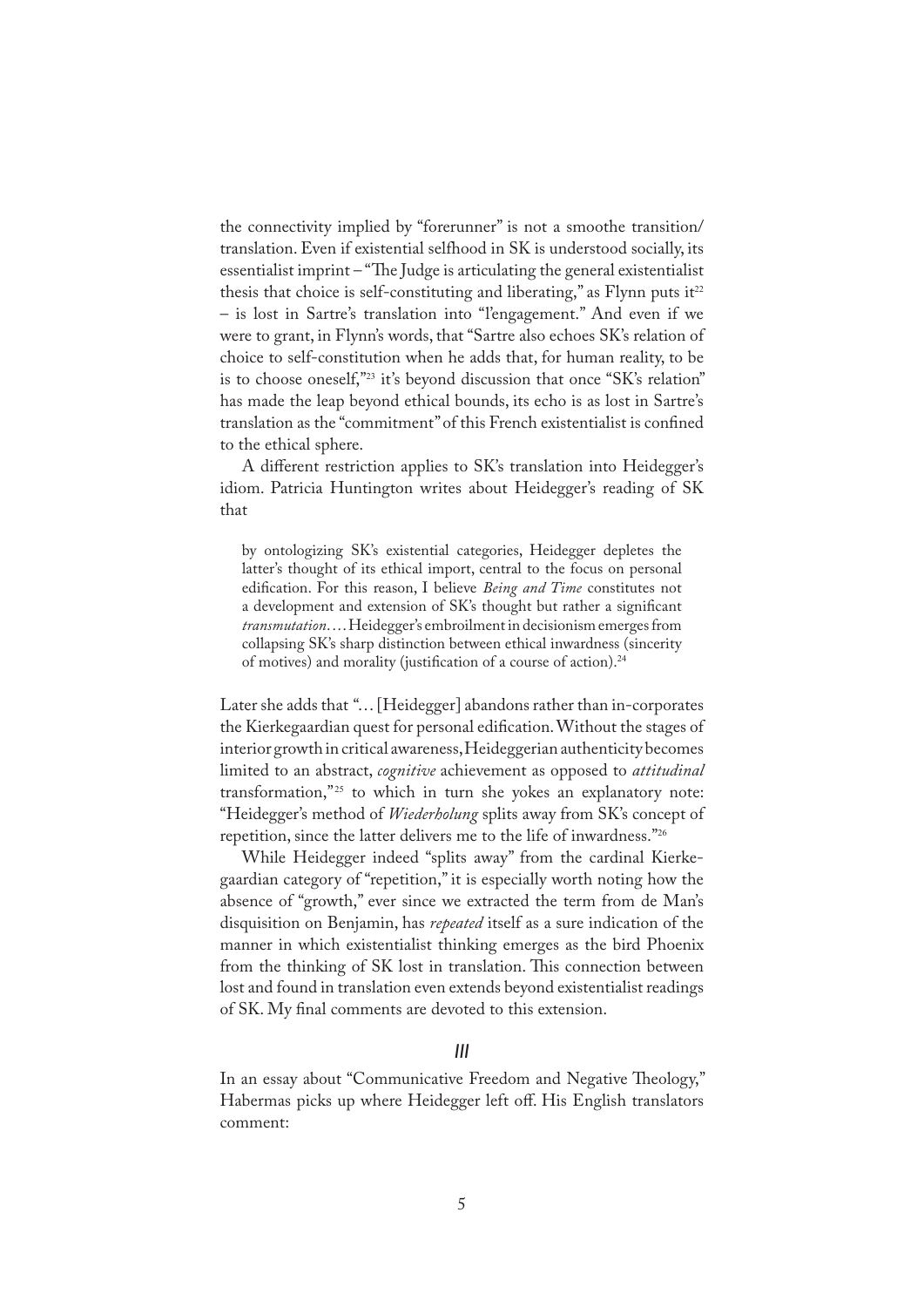To the extent that Heidegger can be said to translate SK's self-choice into a beyond of the rhetoric of fate and deliverance, Habermas considers Heidegger's discourse and any other 'postmodern' radicalization of this move not as philosophical but as quasi-theological. Against this rhetoric, Habermas translates radical self-choice, to be distinguished from Christian contents of choosing, into a performative-existential transcendence that speakers effect ontically towards one another about something on this side of the world.<sup>27</sup>

An even closer reading of this transformation of the Kierkegaardian impulse is given by Martin Matuštík, who writes:

In his recent returns to SK, Habermas makes two innovative moves: First, he harnesses the category of the individual into what he calls post-metaphysical thinking. Habermas depicts existential positionality under the rubric of the performative claim to identity. In the latter term, he finds an opening for translating the Kierkegaardian verticality or inwardness into the horizontal or the publicly available linguistic forum of communication. Second, he adopts a Kierkegaardian selfreflexive attitude in order to evaluate those traditions that have become morally and socio-politically problematic. Habermas's originality lies in translating the existential either/or, typical for radical self choice, into public debates on our choices of the vital elements in our inherited traditions. But in both ways of translating the individual back into the universal, I argue, Habermas nonetheless collapses a Kierkegaardian transgressive attitude into local narratives about the good life: he invents a hybrid concept of existential-communitarian discourse and subsumes it under the normative questions of the moral right. … [altogether] a category mistake. … from the formal pragmatic structure of communicative ethics Habermas proceeds to translate the Kierkegaardian self-reflexive attitude toward tradition into deliberative democracy.<sup>28</sup>

Not only do the final words in this quote make no bones about the formative role of SK lost in translation, they also identify the site of "lost and found" involved and spell out that what is found in SK's stead are properties of democratic culture. This brings us to the role of translation in inter-cultural understanding more broadly. Referring to Clifford Geertz and *his* notion of alterity as a potential source of growth, Mary Louise Pratt in an essay about "The Traffic in Meaning: Translation, Contagion, In�ltration" muses how helpful it is "to treat as translation those processes that involve the purposeful creation of nonequivalence." It's a matter of reconversion with which "the translation again produces something nonequivalent to the original, yet in some sense it reproduces the original. ... The idea of cultural translation bears the unresolvable contradiction that in naming itself it preserves the distances it works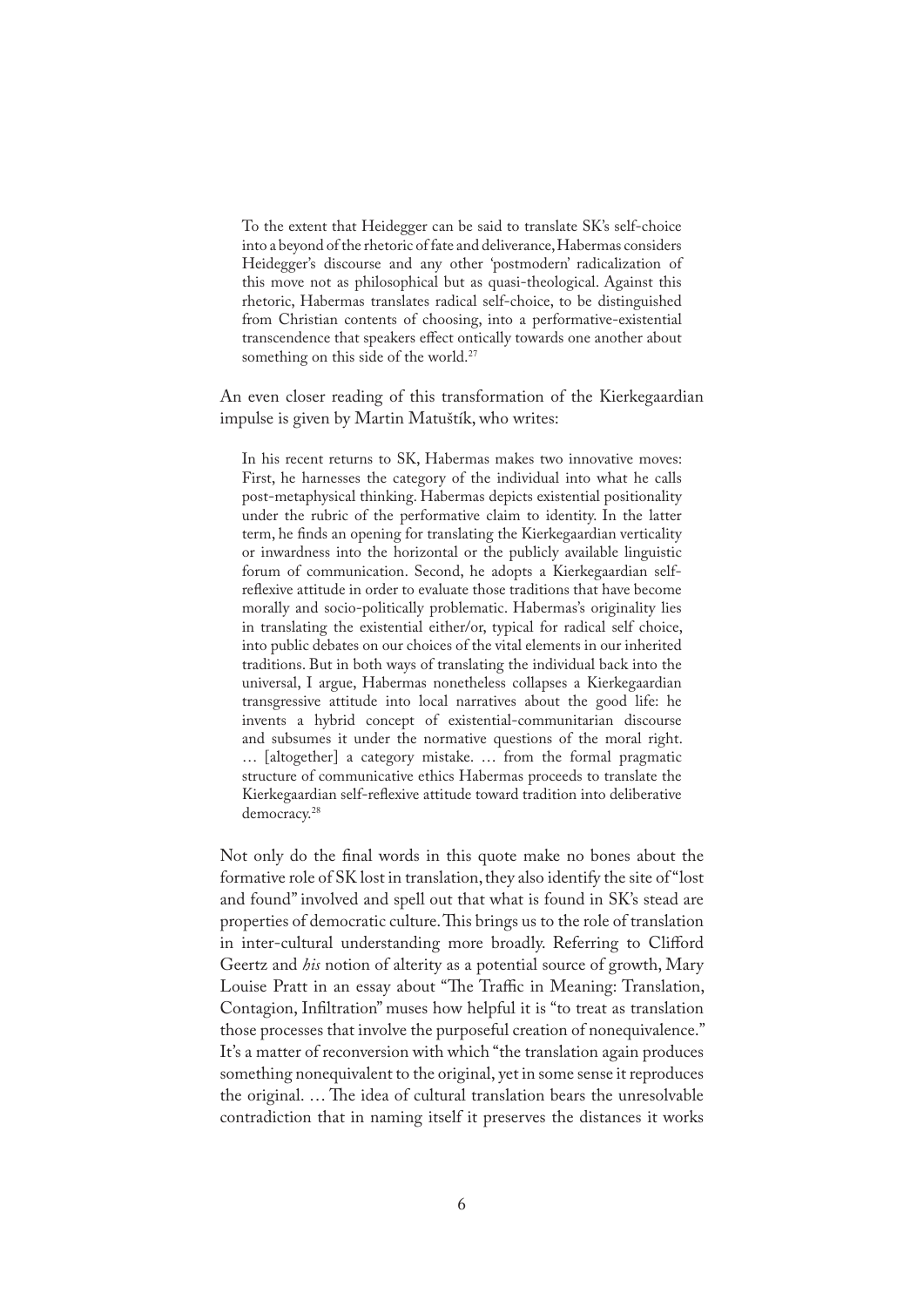to overcome. … Translation is a deep but incomplete metaphor for the traffic in meaning."<sup>29</sup>

The parallel between SK lost in translation and the processes defining cultural translation is strikingly evident. An impulse that is lost is retrieved – as a distance – in the same gesture; a metaphor of translation prevails, though barely as a metaphor of the original, or as a metaphor at all; and a bridge of translation is being crossed, albeit merely halfway.

*IV*

How far is it possible to stretch this parallel between existentialist translations of SK's (social) inwardness and cultural communications and translations generally? Between originals lost and found in translation? Instead of an answer, I'll try to digest the few morsels of food for thought I dished up in my conference abstract.

Sartre describes in his 1966 *Kierkegaard vivant* essay how SK's words become the silent basis for translation – *our* translation of *his*  words. Our knowledge is limited by this silence, and so SK gets *lost in translation*. As "subjektivitetens ridder" his loss is apparent to Sartre.<sup>30</sup> An existential historian, SK resists transformation from living subject into historical object. Translation's speaking silence underscores his resistance.

In an essay about Existence and Ethics in SK, Lévinas even suggests that silence speaks an unspeakable secret – about the subject's intimate, ever-searching dialogue with God and about the limit that separates faith from philosophy.31 In Blanchot's words about SK (in *Faux pas* [1943]): "der er kun kommunikation, hvis det, som er sagt, fremstår som tegn på det, som må skjules."32 Authenticity is duplicitous; truthtelling involves concealment.<sup>33</sup> In fact, as Lévinas points out, God's face is barely traceable in the human face; more an absence than a presence.<sup>34</sup> If existentialism sur-faces as SK lost in translation, so humanism appears to be an image of God lost in translation (into the human). Hence, SK the humanist is lost in translation *twofold*.

On the last point, Thomas Flynn, whom I cited earlier, conjectures a reversal of fortunes as part of the translational game between SK and the existentialists, whereby Sartrean existentialism may end up recast as nineteenth-century modernism and humanism over against SK as a twenty-first-century postmodernist and anti-humanist.<sup>35</sup> Will the vertical genesis of the human who "gains – if he actually does gain – *his soul from God, away from the world, through himself*" (*Four Upbuilding Discourses*, 1843)<sup>36</sup> be so lost in translation to horizontality, if not to decenteredness, that unlike the humanist position, "language 'speaks'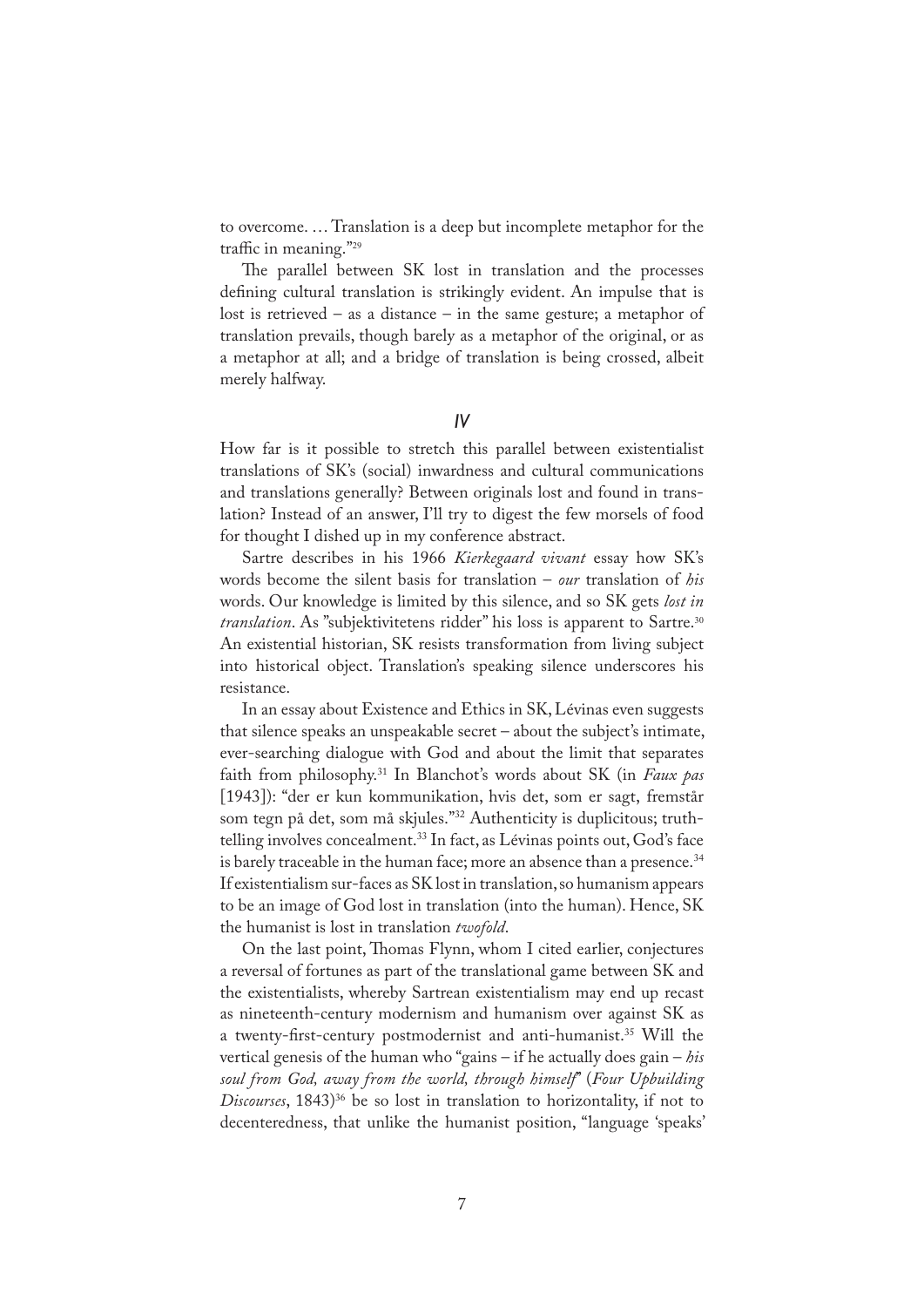us rather than the converse"?<sup>37</sup> Or will SK lost and existentialism found in translation come out even – and together hit both ways, as Flynn surmises: meeting "the postmodern requirement of being unmetaphysical," while remaining "'modernist' in [their] commitment to a humanism but to one of [their] own fashioning"?<sup>38</sup> I personally have my doubts.

## Notes

1 Claus Bjørn, *1848. Borgerkrig og revolution*, København: Gyldendal 1998, s 258.

<sup>2</sup> Paul de Man, "Conclusions: Walter Benjamin's 'The Task of the Translator," in his *The Resistance to Theory*, Minneapolis: University of Minnesota Press 1986, s 99–101.

- 3 de Man 1986, s 81–82.
- 4 de Man 1986, s 83.
- 5 de Man 1986, s 83.
- 6 de Man 1986, s 84.
- 7 de Man 1986, s 84.

8 Jacques Derrida et al., *�e Ear of the Other. Otobiography, Transference, Translation. Texts and Discussions with Jacques Derrida*, Eng. edition ed. by Christie McDonald (1985), Lincoln & London: University of Nebraska Press 1988, s 122.

9 Mary Carmen Rose, "Foreword to Rose Edition," in David F. Swenson, *Something About Kierkegaard*, Macon, GA: Mercer University Press, s xviii.

<sup>10</sup> Steven Earnshaw, *Existentialism. A Guide for the Perplexed*, New York: MJF Books 2006, s 12.

<sup>11</sup> Earnshaw 2006, s 17.

- <sup>12</sup> Earnshaw 2006, s 27.
- <sup>13</sup> Earnshaw 2006, s 26, 44.
- <sup>14</sup> Earnshaw 2006, s 44.

<sup>15</sup> Earnshaw 2006, s 45.

<sup>16</sup> Barbara Johnson, "Taking Fidelity Philosophically," in Joseph F. Graham (ed.), *Difference in Translation*, Ithaca & London: Cornell University Press 1985, s 145.

<sup>17</sup> Johnson 1985, s 148.

<sup>18</sup> Charles Guignon, *On Being Authentic*, London & New York: Routledge 2004, s 25.

<sup>19</sup> Søren Kierkegaard, *Either/Or: A Fragment of Life, Part II,* Eng.tr. Howard V. Hong & Edna H. Hong, Princeton: Princeton University Press 1987 (Kierkegaard's Writings, IV), s 262 (emphasis added).